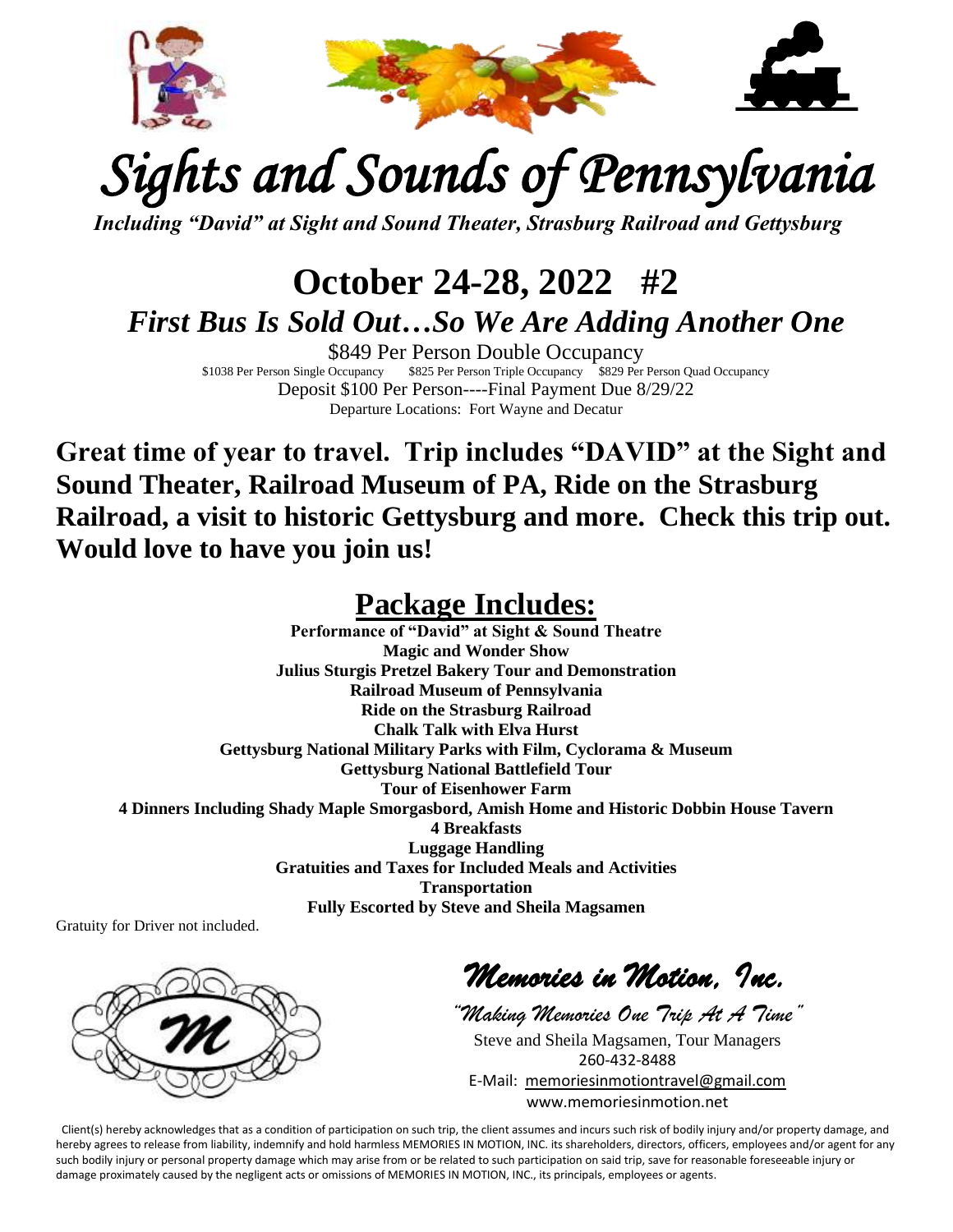# *Sights and Sounds of Pennsylvania*

*Including "David" at Sight and Sound Theater, Ride on Strasburg Railroad and Gettysburg*

**Day 1....**Off we go……. Sit back, relax and enjoy the early autumn scenery as we make our way to Pennsylvania. Rest stops and meal breaks are on your own today. Tonight we check in at at our hotel for a three-night stay. Dinner included this evening. (D)

**Day 2**….Following breakfast, depart for the quaint town of Lititz where you will have a tour and pretzel-making demonstration at **Julius Sturgis Pretzel Bakery**. Established in 1861, it was the first commercial pretzel bakery in the country and the Sturgis family is still baking petzels today. You will tour the historic building, learn of pretzel-making process ane even try your hand at twisitng your own pretzel. Time for lunch on your own and window shopping. All aboard….time to travel to the Sight and Sound Theater to see a brand new, original, live performance of **"David"**…..master poet, fearless warrior, annointed king. From still waters to shadowed valleys, David's ascent to the throne is filled with towering giants, wild animals and Philistine soldiers. After unprecdented victories lead to devastating failures, this passionate warrior will face the biggest battle of all: the one wihin himself. Experience one of the most legendary Bible stories as it come to life with spectacular special effects, massive sets, and live animals. After the show, a family-style dinner awaits you at a nearby Amish home. (B, D)

**Day 3**…After breakfast, travel to Strasburg for a visit to the **Railroad Museum of Pennsylvania**. From Vintage woodburners and massive steam to sleek, electric-powered and diesel engines, you will discover the dynamic history and technology of the industry that built our nation with over 100 cars to explore. Later, cross the street and climb aboard the **Strasburg Railroad** for a scenic train ride through the Pennsylvania Countryside. Time for lunch on your own. In the afternoon head for the Barnyard Studios of Elva Hurst for a **"Chalk Talk".** A blank canvas is transformed to a chalk masterpiece as the story and music help bring the image to life. Dinner has been arranged at the Shady Maple Smorgasbord with time to explore the huge gift shop located downstairs, then it's off to the **Magic & Wonder Theater** for an entertaining and spellbinding show. (B, D)

**Day 4**---Enjoy breakfast before checking out and departing for **Gettysburg National Military Park.** Start your tour at the **Gettysburg Museum and Visitor Center** with the film "A New Birth of Freedom", narrated by Morgan Freeman. Later, view the sound-and-light show on the largest oil painting in North America—the **Battle of Gettysburg Cyclorama**. Longer than a football field and as tall as a four-story building, this stunning oil painting in-the-round of Pickett's Charge was created in the late 1880's. Interactive exhibits are located throughout the 12-gallery**, Civil War Museum**. Lunch is on your own at Visitors Center. In the afternoon, meet your licensed battlefield guide for a **2-Hour Battlefield Tour**, outlining the history of the famous battle as you wind your way through the battlefield. You will then board the shuttle which transports you to the **Eisenhower National Historic Site**—the 230 acre farm which was the only home every owned by President Dwight D. Eisenhower and his wife, Mamie. After return to the park via shuttle, depart for dinner at the historic **Dobbin House Tavern** before checking into your hotel. (B, D)

Day 5…..Homeward Bound!!! (B)